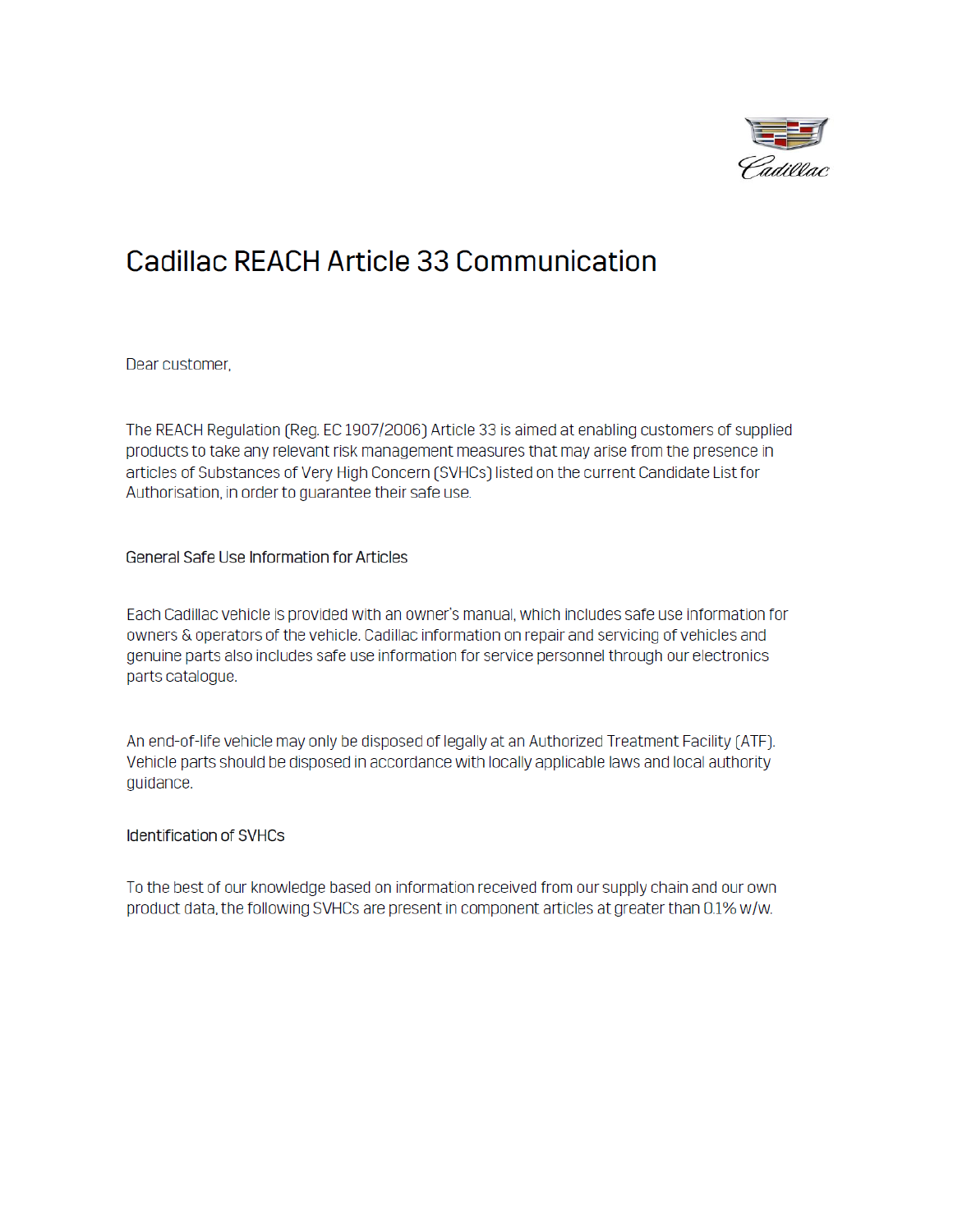## **SVHC Report for XT4 MY2020**

## **Vehicle Area REACh Candidate List Substance (CAS)**

| <b>Interior</b>                                                   |                                                                                                                                                                                                                                                                                                                                                                                                                                                                        |
|-------------------------------------------------------------------|------------------------------------------------------------------------------------------------------------------------------------------------------------------------------------------------------------------------------------------------------------------------------------------------------------------------------------------------------------------------------------------------------------------------------------------------------------------------|
| <b>Instrument Panel &amp;</b><br>Console                          | $\overline{\phantom{a}}$                                                                                                                                                                                                                                                                                                                                                                                                                                               |
| <b>Steering Wheel</b>                                             |                                                                                                                                                                                                                                                                                                                                                                                                                                                                        |
| <b>Seats &amp; Safety Belt</b>                                    | 1,2-Dimethoxyethane (110-71-4); 1,3,5-Tris(oxiranylmethyl)-1,3,5-triazine-<br>2,4,6(1H,3H,5H)-trione (2451-62-9); 2-(2H-Benzotriazol-2-yl)-4,6-<br>ditertpentylphenol (25973-55-1); 2-Methyl-1-(4-methylthiophenyl)-2-<br>morpholinopropan-1-one (71868-10-5); C,C'-azodi(formamide) (123-77-3);<br>Cobalt(II) nitrate hexahydrate (10026-22-9); Diboron-trioxide (1303-86-2); Lead<br>(7439-92-1); Lead-monoxide (1317-36-8); Octamethylcyclotetrasiloxane (556-67-2) |
| <b>Interior Trim</b>                                              | 1,2-Benzenedicarboxylic acid, di-C7-11-branched and linear alkyl esters (68515-42-<br>4); 2-Methyl-1-(4-methylthiophenyl)-2-morpholinopropan-1-one (71868-10-5);<br>Butylbenzylphthalate (85-68-7); C,C'-azodi(formamide) (123-77-3); Diboron-<br>trioxide (1303-86-2); Lead (7439-92-1); Lead titanium zirconium oxide (12626-81-<br>2); Lead-monoxide (1317-36-8)                                                                                                    |
| <b>Customer Switches</b>                                          | 2-Methyl-1-(4-methylthiophenyl)-2-morpholinopropan-1-one (71868-10-5);<br>Diboron-trioxide (1303-86-2); Lead (7439-92-1); Lead-monoxide (1317-36-8)                                                                                                                                                                                                                                                                                                                    |
| <b>Driver Information,</b><br>Infotainment &<br><b>Telematics</b> | 2-Ethoxyethyl acetate (111-15-9); 2-Methyl-1-(4-methylthiophenyl)-2-<br>morpholinopropan-1-one (71868-10-5); Decamethylcyclopentasiloxane (541-02-6);<br>Diboron-trioxide (1303-86-2); Lead (7439-92-1); Lead-monoxide (1317-36-8);<br>Nonylphenol ethoxylated (27942-26-3); Octamethylcyclotetrasiloxane (556-67-2)                                                                                                                                                   |
| Interior (Other)                                                  | Di-(2-ethylhexyl)phthalat (117-81-7); Diboron-trioxide (1303-86-2); Lead (7439-92-<br>1); Nonylphenol ethoxylated (9016-45-9); Octamethylcyclotetrasiloxane (556-67-2)                                                                                                                                                                                                                                                                                                 |
| <b>Body - Handles</b>                                             | 2-(2H-Benzotriazol-2-yl)-4,6-ditertpentylphenol (25973-55-1);<br>Decamethylcyclopentasiloxane (541-02-6); Octamethylcyclotetrasiloxane (556-67-<br>2)                                                                                                                                                                                                                                                                                                                  |
|                                                                   |                                                                                                                                                                                                                                                                                                                                                                                                                                                                        |